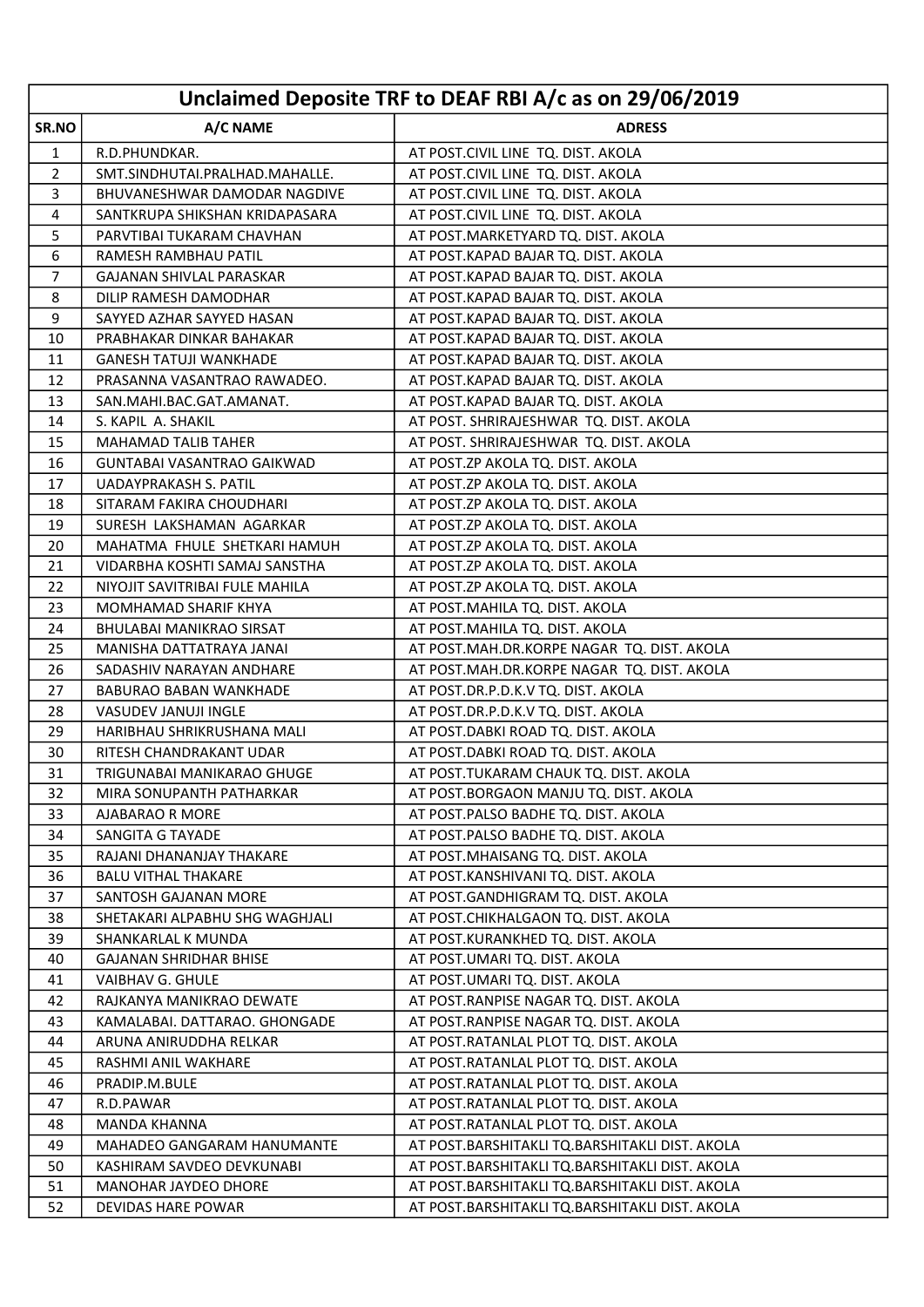| 53  | DAMODAR RAMKRUSHNA KAKAD       | AT POST.BARSHITAKLI TQ.BARSHITAKLI DIST. AKOLA  |
|-----|--------------------------------|-------------------------------------------------|
| 54  | S. TAHER S. HASAM              | AT POST.BARSHITAKLI TQ.BARSHITAKLI DIST. AKOLA  |
| 55  | VISHNUDAS BABARAO KHANDARE     | AT POST.BARSHITAKLI TQ.BARSHITAKLI DIST. AKOLA  |
| 56  | PRADIP. DEVIDASH IGALE         | AT POST.BARSHITAKLI TQ.BARSHITAKLI DIST. AKOLA  |
| 57  | <b>SUNADA B KHANDARE</b>       | AT POST.BARSHITAKLI TQ.BARSHITAKLI DIST. AKOLA  |
| 58  | SAY MUSUD SAY BABU             | AT POST.BARSHITAKLI TQ.BARSHITAKLI DIST. AKOLA  |
| 59  | DIGAMR RAMKURSHAN RAUT         | AT POST.BARSHITAKLI TQ.BARSHITAKLI DIST. AKOLA  |
| 60  | <b>NANISA S NIJAM</b>          | AT POST.BARSHITAKLI TQ.BARSHITAKLI DIST. AKOLA  |
| 61  | KALABAI BHIMRAO BAGHE          | AT POST.BARSHITAKLI TQ.BARSHITAKLI DIST. AKOLA  |
| 62  | SUNANDA V GHOGASE              | AT POST.PINJAR TQ.BARSHITAKLI DIST. AKOLA       |
| 63  | NASIR KHA AYUB KHA PATHAN PI   | AT POST.PINJAR TQ.BARSHITAKLI DIST. AKOLA       |
| 64  | PURUSHATAM R KENEKAR           | AT POST.MAHAN TQ.BARSHITAKLI DIST. AKOLA        |
| 65  | RAJU ATMARAM CHAVARE           | AT POST.MAHAN TQ.BARSHITAKLI DIST. AKOLA        |
| 66  | UTTAM B CHANDURKAR             | AT POST.KANERI SARAP TQ.BARSHITAKLI DIST. AKOLA |
| 67  | DIPAK G AADHE                  | AT POST.DHABA TQ.BARSHITAKLI DIST. AKOLA        |
| 68  | A RAUF A SAMD                  | AT POST. AKOT MAIN TQ. AKOT DIST. AKOLA         |
| 69  | DHYANDEV GANPAT RANDE          | AT POST. AKOT MAIN TO. AKOT DIST. AKOLA         |
| 70  | DNAYNSHWAR SUKHLAL MAHALE      | AT POST. AKOT MAIN TO. AKOT DIST. AKOLA         |
| 71  | DEVANAND BHIMARAO YELE         | AT POST.AKOT MAIN TQ.AKOT DIST. AKOLA           |
| 72  | SEVAKRAO MAROTI FULARI         | AT POST. SAVARA TQ.AKOT DIST. AKOLA             |
| 73  | <b>IMRANALI ABED ALI</b>       | AT POST. SAVARA TQ.AKOT DIST. AKOLA             |
| 74  | YASHVANT GARAM SAMRUDHI YOJANA | AT POST. SAVARA TQ.AKOT DIST. AKOLA             |
| 75  | NARMADABAI VISHVANATH JADHAV   | AT POST. CHOTTA BAZARTQ.AKOT DIST. AKOLA        |
| 76  | SUKHDEO KASHIRAM WHAGAMARE     | AT POST. CHOTTA BAZARTQ.AKOT DIST. AKOLA        |
| 77  | NARENDRA SHANKAR MISALE        | AT POST. CHOTTA BAZARTQ.AKOT DIST. AKOLA        |
| 78  | VATSALABAI YASHVANTRAO GAVANDE | AT POST. CHOTTA BAZARTQ.AKOT DIST. AKOLA        |
| 79  | VARSHA RAMRAO GHUGE            | AT POST. WARUR JAULKA TQ. AKOT DIST. AKOLA      |
| 80  | VINOD SHRIKRUSHNA CHOURAGADE   | AT POST. AKOLKHED TQ.AKOT DIST. AKOLA           |
| 81  | <b>VENUTAI RAMDAS ZAMARE</b>   | AT POST. KUTASA TQ.AKOT DIST. AKOLA             |
| 82  | PRABHAKAR PANDURANG SULTANE    | AT POST.MUNDGAOA TQ.AKOT DIST. AKOLA            |
| 83  | RAMDAS NARAYAN CHOPDE          | AT POST. TELHARA MAIN TQ. TELHARA DIST. AKOLA   |
| 84  | KU. SHRADDHA EKNATH PATIL      | AT POST. TELHARA MAIN TQ. TELHARA DIST. AKOLA   |
| 85  | LAXMAN NAMDEO WAGH             | AT POST. TELHARA MAIN TQ. TELHARA DIST. AKOLA   |
| 86  | ARCHANA KASHIRAO VIKHE         | AT POST.TELHARA MAIN TQ.TELHARA DIST. AKOLA     |
| 87  | N.KISHOR NAMDEV NEMADE         | AT POST. TELHARA MAIN TQ. TELHARA DIST. AKOLA   |
| 88  | JAISHRIRAM SHETKARI S.S.GAT    | AT POST.TELHARA MAIN TQ.TELHARA DIST. AKOLA     |
| 89  | RAJESH SUKHADEV GURAV          | AT POST.TELHARA CITY TQ.TELHARA DIST. AKOLA     |
| 90  | SUDHAKAR GULAB ADAW            | AT POST. TELHARA CITY TQ. TELHARA DIST. AKOLA   |
| 91  | VISHWANATH LAXMAN DANGE        | AT POST. TELHARA CITY TO. TELHARA DIST. AKOLA   |
| 92  | SHANTABAI SHANKARLAL RATHI     | AT POST.HIWARKHED TQ.TELHARA DIST. AKOLA        |
| 93  | MADHUKAR EKNATH BABHUDKAR      | AT POST.HIWARKHED TQ.TELHARA DIST. AKOLA        |
| 94  | LAXMAN PUNDLIK MANKAR          | AT POST.DANAPUR TQ.TELHARA DIST. AKOLA          |
| 95  | <b>MANAJI SHIVRAM HAGE</b>     | AT POST.DANAPUR TQ.TELHARA DIST. AKOLA          |
| 96  | ADIL BEG GAJAFAR BEG           | AT POST.AADSUL TQ.TELHARA DIST. AKOLA           |
| 97  | PRALHAD BHANUDAS SAPKAL        | AT POST.ADAGAON TQ.TELHARA DIST. AKOLA          |
| 98  | RUPCHANDRA AMRUTA KASUKAR      | AT POST.BALAPUR TQ.BALAPUR DIST. AKOLA          |
| 99  | MOTIBEGAM M. ASBAR             | AT POST. BALAPUR TO. BALAPUR DIST. AKOLA        |
| 100 | HARIBHAU CHAHADU MANKAR        | AT POST.BALAPUR TQ.BALAPUR DIST. AKOLA          |
| 101 | RAMKRUSHN TUKARAM DIVARE       | AT POST.BALAPUR TQ.BALAPUR DIST. AKOLA          |
| 102 | ANISABEE SHEAK KAREEM          | AT POST.BALAPUR TQ.BALAPUR DIST. AKOLA          |
| 103 | SACHIN KANTILAL SHAH           | AT POST.BALAPUR TQ.BALAPUR DIST. AKOLA          |
| 104 | AISHA PARVEEN SHAKIR KHAN      | AT POST.BALAPUR TQ.BALAPUR DIST. AKOLA          |
| 105 | MOHD.SHAFI MOHD.HANIF          | AT POST.BALAPUR TQ.BALAPUR DIST. AKOLA          |
| 106 | CHHAYA A.P.K. DINKAR UJADE     | AT POST. WADEGAON TO. BALAPUR DIST. AKOLA       |
| 107 | VANMALA MADHUKAR DHOTRE        | AT POST. WADEGAON TO. BALAPUR DIST. AKOLA       |
|     |                                |                                                 |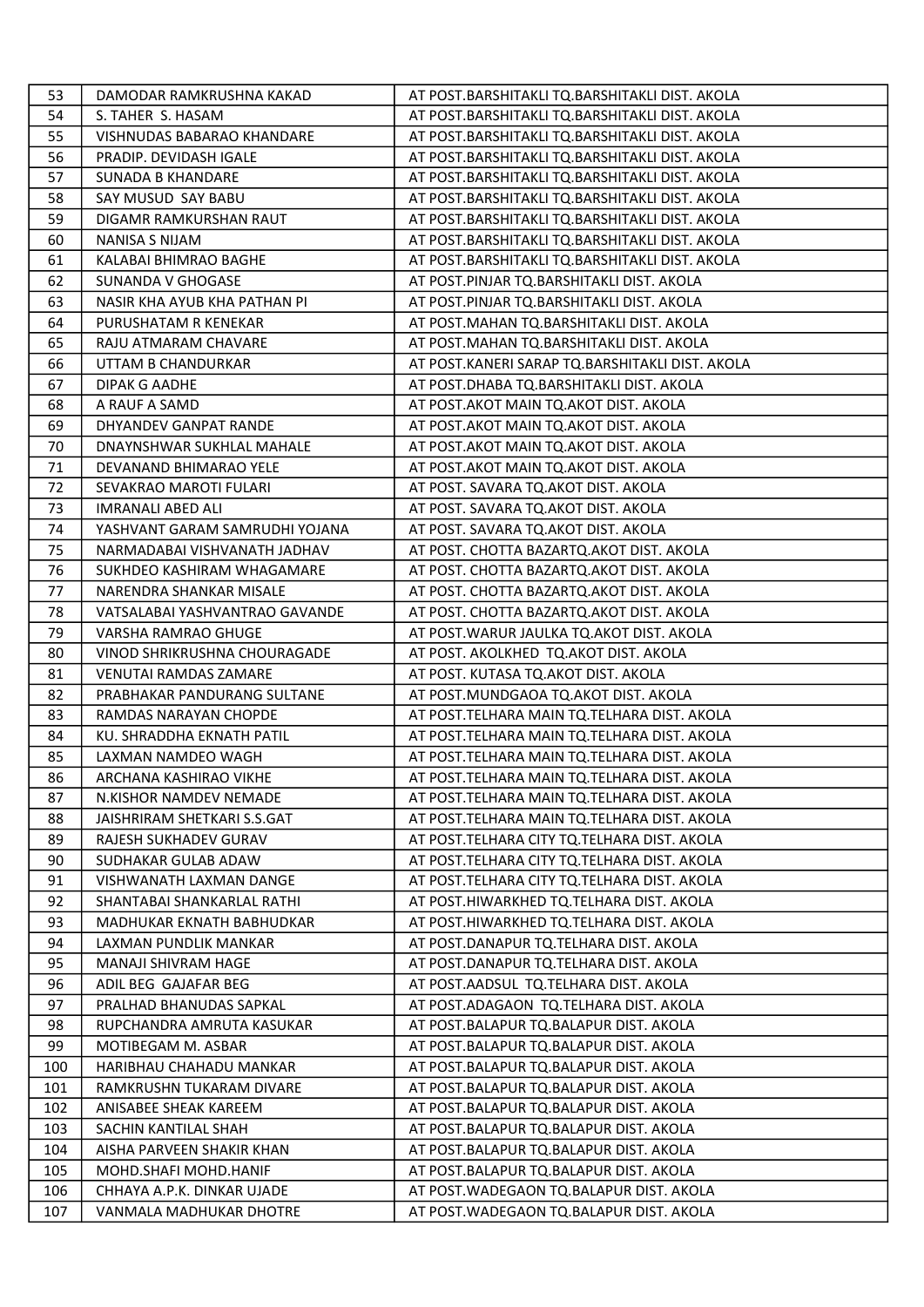| 108 | <b>GOTIRAM BHONAJI SIRSAT</b>    | AT POST. WADEGAON TQ. BALAPUR DIST. AKOLA                  |
|-----|----------------------------------|------------------------------------------------------------|
| 109 | DEVRAO LAXMAN KAPADE             | AT POST.NIMBA TO.BALAPUR DIST. AKOLA                       |
| 110 | SHANKUNTALA SAMADHAN KHALAPE     | AT POST.NIMBA TQ.BALAPUR DIST. AKOLA                       |
| 111 | <b>ISMAIL SARADAR HUSEN</b>      | AT POST.NIMBA TQ.BALAPUR DIST. AKOLA                       |
| 112 | <b>NARAYAN S AMJHARE</b>         | AT POST.NIMBA TQ.BALAPUR DIST. AKOLA                       |
| 113 | PRAFUL GAJANAN DESHMUKH          | AT POST.NIMBA TQ.BALAPUR DIST. AKOLA                       |
| 114 | SRIKRUSHNA CHINKAJI BHAGNE       | AT POST.NIMBA TQ.BALAPUR DIST. AKOLA                       |
| 115 | <b>BHAGWAN WAMAN WAGH</b>        | AT POST.PARAS TQ.BALAPUR DIST. AKOLA                       |
| 116 | SHREE SHAHU ELETRICALS PARAS     | AT POST.PARAS TQ.BALAPUR DIST. AKOLA                       |
| 117 | <b>HAMIDABI SK ANVAR</b>         | AT POST.HATRUN TQ.BALAPUR DIST. AKOLA                      |
| 118 | SUBHASH VITHTHALRAO KALE         | AT POST.HATRUN TQ.BALAPUR DIST. AKOLA                      |
| 119 | SUSHMA SURESH WARKARI            | AT POST. VYALA TQ. BALAPUR DIST. AKOLA                     |
| 120 | LUMBINI MAH S B G RIDHORA        | AT POST. VYALA TQ. BALAPUR DIST. AKOLA                     |
| 121 | PRAKASH LAXAMAN FHULARI          | AT POST.PATUR TQ.PATUR DIST. AKOLA                         |
| 122 | RAVINDRA BHIBHISHAN JADHAO       | AT POST.PATUR TQ.PATUR DIST. AKOLA                         |
| 123 | VASANTA MAHADEO KULKARNI         | AT POST.PATUR TQ.PATUR DIST. AKOLA                         |
| 124 | RASHID.KHAN JAMSHID.KHAN         | AT POST.PATUR TQ.PATUR DIST. AKOLA                         |
| 125 | ASLAMKHA AUBKHA                  | AT POST.PATUR TQ.PATUR DIST. AKOLA                         |
| 126 | <b>K F CHANGALE</b>              | AT POST.AALEGAO TQ.PATUR DIST. AKOLA                       |
| 127 | P P LAHOLE                       | AT POST.AALEGAO TQ.PATUR DIST. AKOLA                       |
| 128 | <b>GOBARU WAGHU RATHOD</b>       | AT POST.AALEGAO TQ.PATUR DIST. AKOLA                       |
| 129 | NATHUJI TUKARAM AMBHORE          | AT POST.AALEGAO TQ.PATUR DIST. AKOLA                       |
| 130 | SONAJI NARAYAN CHAVARE           | AT POST.AALEGAO TQ.PATUR DIST. AKOLA                       |
| 131 | JAYBAJRANG GAT KARLA             | AT POST.AALEGAO TQ.PATUR DIST. AKOLA                       |
| 132 | SARSWATI MAHILA GAT JANB         | AT POST.AALEGAO TQ.PATUR DIST. AKOLA                       |
| 133 | YESHVANT GRAM SAMRUDHI           | AT POST. VIWARA TQ.PATUR DIST. AKOLA                       |
| 134 | KRIMKHA AHAMADKHA                | AT POST. MURTIZAPUR MAIN TQ. MURTIZAPUR DIST. AKOLA        |
| 135 | DEORAO KISAN NANIR               | AT POST.MURTIZAPUR MAIN TQ.MURTIZAPUR DIST. AKOLA          |
| 136 | NISARODHIN JALAMVODHIN           | AT POST. MURTIZAPUR MAIN TQ. MURTIZAPUR DIST. AKOLA        |
| 137 | JANRAO GOVINDRAO DATE            | AT POST. MURTIZAPUR MAIN TQ. MURTIZAPUR DIST. AKOLA        |
| 138 | MINAKSHI NANDKISHOR DASHRATHI    | AT POST. MURTIZAPUR MAIN TO. MURTIZAPUR DIST. AKOLA        |
| 139 | DHUPTABAI VISHNATH DOGARDIWE     | AT POST. MURTIZAPUR MAIN TO. MURTIZAPUR DIST. AKOLA        |
| 140 | SHE.HUSAN SHE. LAL               | AT POST. MURTIZAPUR MAIN TQ. MURTIZAPUR DIST. AKOLA        |
| 141 | MAHESH RAMBHU GHANDE             | AT POST. MURTIZAPUR MAIN TQ. MURTIZAPUR DIST. AKOLA        |
| 142 | KANTA PRAKASH INGALE             | AT POST. MURTIZAPUR MAIN TQ. MURTIZAPUR DIST. AKOLA        |
| 143 | <b>GADGE BABA DUDH UTPADAK S</b> | AT POST. MURTIZAPUR MAIN TO. MURTIZAPUR DIST. AKOLA        |
| 144 | LIQUIDATION LAKHAMAJI MAHARAJ    | AT POST. MURTIZAPUR MAIN TO. MURTIZAPUR DIST. AKOLA        |
| 145 | LANKABAI VASUDEVRAO RAJURKAR     | AT POST. MURTIZAPUR MARKET YARD TO. MURTIZAPUR DIST. AKOLA |
| 146 | NARAYAN VITHOBA MAHAJAN          | AT POST. MURTIZAPUR MARKET YARD TO. MURTIZAPUR DIST. AKOLA |
| 147 | GOVINDA AKARAM TAYADE            | AT POST.MURTIZAPUR MARKET YARD TQ.MURTIZAPUR DIST. AKOLA   |
| 148 | SANGITA SURESH MITAKARI          | AT POST. MURTIZAPUR CITY TO. MURTIZAPUR DIST. AKOLA        |
| 149 | SAMAIYA KONDIRAM GUNJAL          | AT POST.MURTIZAPUR CITY TQ.MURTIZAPUR DIST. AKOLA          |
| 150 | NARENDR NAVNITLAL CHANDANKAR     | AT POST. MURTIZAPUR CITY TQ. MURTIZAPUR DIST. AKOLA        |
| 151 | <b>BABAN BALIRAM DASAR</b>       | AT POST. MURTIZAPUR CITY TQ. MURTIZAPUR DIST. AKOLA        |
| 152 | R B THAKRE                       | AT POST. MURTIZAPUR CITY TQ. MURTIZAPUR DIST. AKOLA        |
| 153 | SAMTA P. G. SAMUH S. PUR         | AT POST.MURTIZAPUR CITY TQ.MURTIZAPUR DIST. AKOLA          |
| 154 | KRUSHI VAIBV SW. SA. B.G. CKLI   | AT POST. MURTIZAPUR CITY TO. MURTIZAPUR DIST. AKOLA        |
| 155 | SAI IRFAN SAI JAFAR              | AT POST.MANA TQ.MURTIZAPUR DIST. AKOLA                     |
| 156 | AONKAR VASUDEV KALE              | AT POST.KURUM TQ.MURTIZAPUR DIST. AKOLA                    |
| 157 | SHUNITA ESHVADASH WANKHDE        | AT POST.KURUM TQ.MURTIZAPUR DIST. AKOLA                    |
| 158 | RASIDABANU MOHD SHAFI            | AT POST.KURUM TQ.MURTIZAPUR DIST. AKOLA                    |
| 159 | <b>GAANESH SAKHARAM KHARBADE</b> | AT POST.KURUM TQ.MURTIZAPUR DIST. AKOLA                    |
| 160 | HAT SWAYAM S B SHET G KURUM      | AT POST.KURUM TQ.MURTIZAPUR DIST. AKOLA                    |
| 161 | SANTOSH SHAMRAO CHAWARE          | AT POST.KARANJA MAIN.TQ.KARANJA DIST. WASHIM               |
| 162 | SUKHDEV RAOJI KOKANE             | AT POST.KARANJA MAIN.TQ.KARANJA DIST. WASHIM               |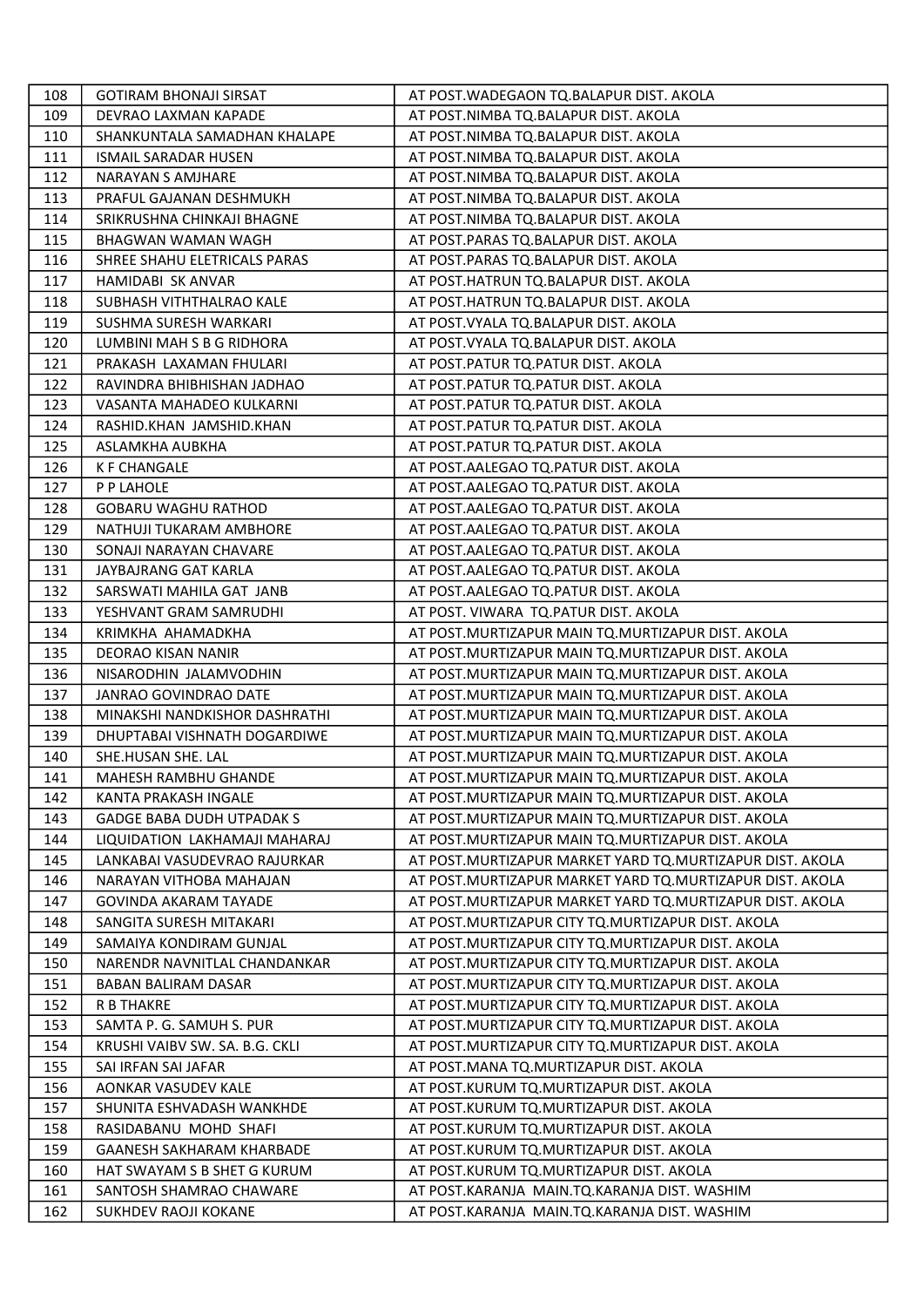| 163 | VAMAN BHAVSING SOLANKE           | AT POST.KARANJA MAIN.TQ.KARANJA DIST. WASHIM        |
|-----|----------------------------------|-----------------------------------------------------|
| 164 | ARCHANA RAMESH NETANKAR          | AT POST.KARANJA MAIN.TQ.KARANJA DIST. WASHIM        |
| 165 | <b>BHUMIKA GAJANAN CHATURKAR</b> | AT POST.KARANJA MAIN.TQ.KARANJA DIST. WASHIM        |
| 166 | SHOBHA JOYSEF GAYAKWAD           | AT POST.KARANJA MAIN.TQ.KARANJA DIST. WASHIM        |
| 167 | SANTOSH NAMDEO LAHE              | AT POST.KARANJA MAIN.TQ.KARANJA DIST. WASHIM        |
| 168 | WANHAKKA SAMEETI, PIMPALGAON (   | AT POST.KARANJA MAIN.TQ.KARANJA DIST. WASHIM        |
| 169 | NI TATHASTU MAGASWARGIY KUKUTP   | AT POST.KARANJA MAIN.TQ.KARANJA DIST. WASHIM        |
| 170 | APPASWAMI SEVA SMITI TORNALA     | AT POST.KARANJA MAIN.TQ.KARANJA DIST. WASHIM        |
| 171 | LILABAI YEKANATH MUSAKE          | AT POST.KAMARGAON .TQ.KARANJA DIST. WASHIM          |
| 172 | RAGHUNATH KASHIRAO KADU          | AT POST.KAMARGAON .TQ.KARANJA DIST. WASHIM          |
| 173 | <b>GD HABIB</b>                  | AT POST.KAMARGAON .TQ.KARANJA DIST. WASHIM          |
| 174 | SARTHI BAHU SOC AMRAWTI          | AT POST.KAMARGAON .TQ.KARANJA DIST. WASHIM          |
| 175 | VANHAKKA SAMITI KUPTI            | AT POST.KAMARGAON .TQ.KARANJA DIST. WASHIM          |
| 176 | TULSABAI BHAGVAN MOHAKAR         | AT POST.DANAJ BU .TQ.KARANJA DIST. WASHIM           |
| 177 | TULSIRAM HABAT AGHME             | AT POST.DANAJ BU .TQ.KARANJA DIST. WASHIM           |
| 178 | KISAN SHOBHASING CHAVAN          | AT POST.POHA .TQ.KARANJA DIST. WASHIM               |
| 179 | MADHUKAR RAMRAO DESHAMUKH        | AT POST.MANGRULPIR MAIN .TQ MANGRULPIR DIST. WASHIM |
| 180 | APPASWAMI BACHAT GAT BOR.        | AT POST.MANGRULPIR MAIN .TQ MANGRULPIR DIST. WASHIM |
| 181 | CHARULATA GOPAL BHOJNE           | AT POST.MANGRULPIR CITY .TQ MANGRULPIR DIST. WASHIM |
| 182 | SONAL UNMESH BHOJNE              | AT POST.MANGRULPIR CITY .TQ MANGRULPIR DIST. WASHIM |
| 183 | <b>SUMAN BABAN MISAL</b>         | AT POST.MOHARI .TQ MANGRULPIR DIST. WASHIM          |
| 184 | DNANESHWAR SITARAM GIRHE         | AT POST.MOHARI .TQ MANGRULPIR DIST. WASHIM          |
| 185 | KUSUM J GAVAE                    | AT POST.SHELU BAZAR .TQ MANGRULPIR DIST. WASHIM     |
| 186 | JAYJAGDMBA S GAT MALSHELU        | AT POST. WANOJA .TQ MANGRULPIR DIST. WASHIM         |
| 187 | VISHVAMBAR BAPURAO INGOLE        | AT POST.MANORA .TQ MANORA DIST. WASHIM              |
| 188 | TULSHIRAM RAMJI KHADE            | AT POST.MANORA .TQ MANORA DIST. WASHIM              |
| 189 | LATABAI SUDHAKAR RAUT            | AT POST.MANORA .TQ MANORA DIST. WASHIM              |
| 190 | MAHADEO DAMODAR SONONE           | AT POST.MANORA .TQ MANORA DIST. WASHIM              |
| 191 | SEKH ABDULA FAKIR MOHAMAD        | AT POST.MANORA .TQ MANORA DIST. WASHIM              |
| 192 | BAYANABAI HARI CHAVAN            | AT POST.SHENDURJANA .TQ MANORA DIST. WASHIM         |
| 193 | RAMPAL RAVSING SABLE             | AT POST.SHENDURJANA .TQ MANORA DIST. WASHIM         |
| 194 | VINOD UTTAMRAO BOCHARE           | AT POST.POHARADEVI .TQ MANORA DIST. WASHIM          |
| 195 | B. N. U.K.P M. KHAPARDARI        | AT POST.SAKHARDOH .TQ MANORA DIST. WASHIM           |
| 196 | TUKARAM KASHIBA TADAS            | AT POST. WASHIM MAIN TQ. WASHIM DIST. WASHIM        |
| 197 | SHANKAR.AMRUTRAO.AMBHORE         | AT POST. WASHIM MAIN TO. WASHIM DIST. WASHIM        |
| 198 | NILKANTH RAMRAO AWACHAR          | AT POST. WASHIM MAIN TO. WASHIM DIST. WASHIM        |
| 199 | DEORAO MAHADA GORE               | AT POST. WASHIM MAIN TQ. WASHIM DIST. WASHIM        |
| 200 | CHADRBHAGABAI RAJARAM KHUNARE    | AT POST. WASHIM MAIN TQ. WASHIM DIST. WASHIM        |
| 201 | DYANESHVR RAGOGI AMBORE          | AT POST. WASHIM MAIN TQ. WASHIM DIST. WASHIM        |
| 202 | ARVIND MULSONG CHAVHAN           | AT POST. WASHIM MAIN TO. WASHIM DIST. WASHIM        |
| 203 | MACHINDRA SITARAM KHANDARE       | AT POST. WASHIM MAIN TQ. WASHIM DIST. WASHIM        |
| 204 | <b>BALLU JAYSING RATHOD</b>      | AT POST. WASHIM CITY TQ. WASHIM DIST. WASHIM        |
| 205 | MANJU KALU JADHAV                | AT POST. WASHIM CITY TQ. WASHIM DIST. WASHIM        |
| 206 | BHANUDAS RAMJI PADMANE           | AT POST. WASHIM CITY TQ. WASHIM DIST. WASHIM        |
| 207 | SHOBHA J KNOJE                   | AT POST. WASHIM CITY TQ. WASHIM DIST. WASHIM        |
| 208 | <b>GAGABAI S SAVLE</b>           | AT POST. WASHIM CITY TQ. WASHIM DIST. WASHIM        |
| 209 | <b>GAJANAN S BHOGAVAKAR</b>      | AT POST. WASHIM CITY TQ. WASHIM DIST. WASHIM        |
| 210 | GARAMIN PANI S. SMITHI TAMSALA   | AT POST. WASHIM CITY TQ. WASHIM DIST. WASHIM        |
| 211 | GARAM PANI PU. S. S. BABHULGAO   | AT POST. WASHIM CITY TQ. WASHIM DIST. WASHIM        |
| 212 | CM AND SEC IND VAR R S WASHIM    | AT POST. WASHIM CITY TQ. WASHIM DIST. WASHIM        |
| 213 | SUBHASH K GAYAKWAD               | AT POST.ANSING TQ.WASHIM DIST. WASHIM               |
| 214 | <b>SHAMGIR R GIRI</b>            | AT POST.ANSING TQ.WASHIM DIST. WASHIM               |
| 215 | ANITA SAKHARAM PAVAR             | AT POST.ANSING TQ.WASHIM DIST. WASHIM               |
| 216 | PUNDLIK JAYAJI KALBANDE          | AT POST.TONDGAON TQ.WASHIM DIST. WASHIM             |
| 217 | SOPAN J CHOUDHARI                | AT POST.PARDI TAKMOR TQ.WASHIM DIST. WASHIM         |
|     |                                  |                                                     |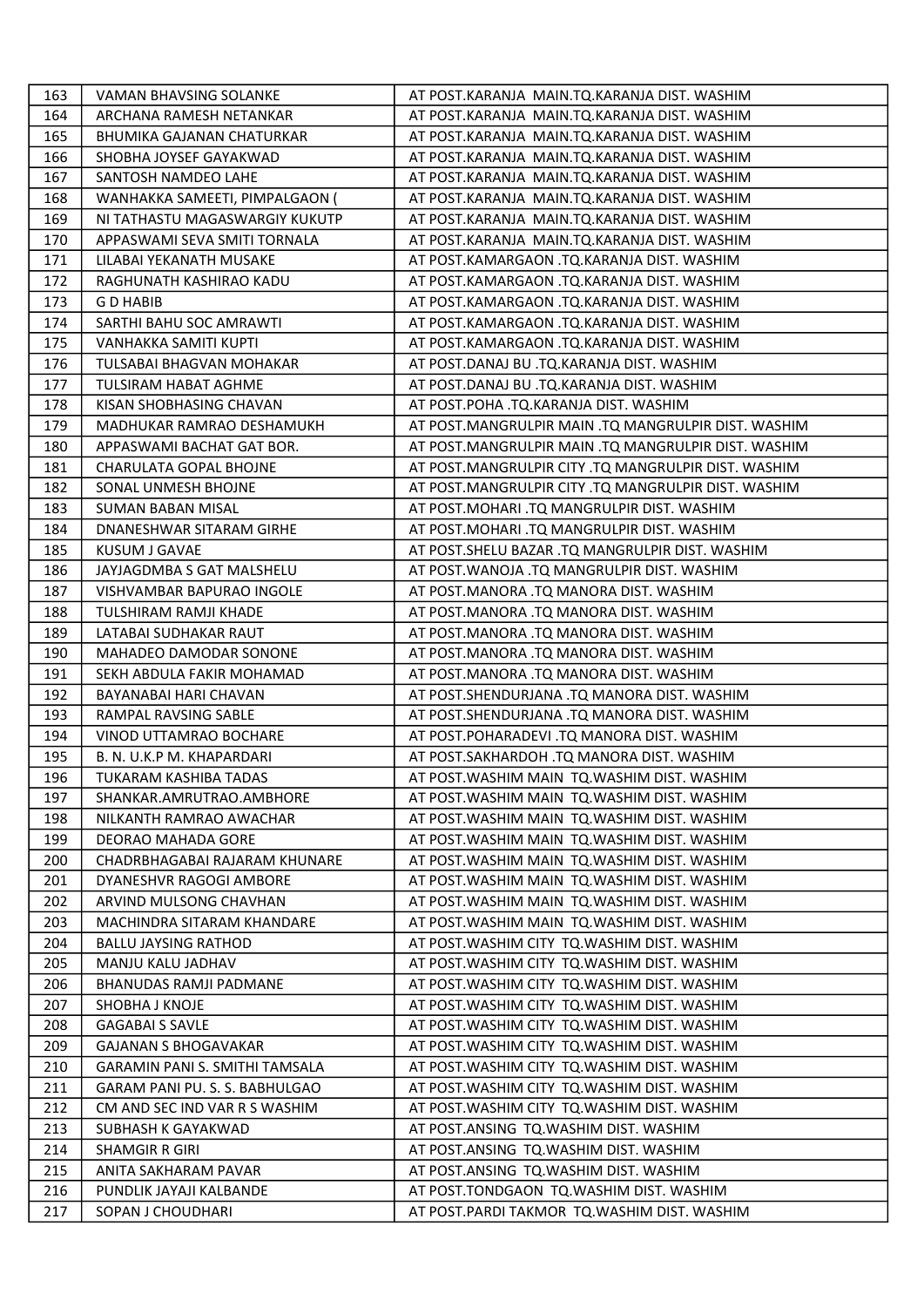| 219<br><b>MITHU MAROTI SARKATE</b><br>AT POST.MALEGAON TQ.MALEGAO DIST. WASHIM<br>AT POST.MALEGAON TQ.MALEGAO DIST. WASHIM<br>220<br>SHAYA MADHUKAR JAMNE<br>221<br>INDIRABAI SHAHAJI WAGHAMODE<br>AT POST.MALEGAON TQ.MALEGAO DIST. WASHIM<br>222<br>SHANKAR BABURAO MUTHAL<br>AT POST.MALEGAON TQ.MALEGAO DIST. WASHIM<br>223<br>MAHARAS KANYA SMUH GAT<br>AT POST.MALEGAON TQ.MALEGAO DIST. WASHIM<br>224<br>SHET.SWA.SAHA.BACH.GAT SUK.<br>AT POST.MALEGAON TQ.MALEGAO DIST. WASHIM<br>225<br>DHAN.KRU.MAHI.BAC.GAT DAVHA<br>AT POST.MALEGAON TQ.MALEGAO DIST. WASHIM<br>226<br>KRU.DIP MAHI.BACH.GAT<br>AT POST.MALEGAON TQ.MALEGAO DIST. WASHIM<br>227<br>UTKAR.KRU.MAHI.BACH.GAT<br>AT POST.MALEGAON TQ.MALEGAO DIST. WASHIM<br>228<br>MAYAVATI MAHILA B.GAT KHIRDA (<br>AT POST.MALEGAON TQ.MALEGAO DIST. WASHIM<br>229<br>RAMA.MAHI.SWA.SAH.BA.G.KALAM.<br>AT POST.MALEGAON TQ.MALEGAO DIST. WASHIM<br>230<br>AT POST.MALEGAON TQ.MALEGAO DIST. WASHIM<br>MAYAVTI MAHILABACHAT GAT<br>231<br>JIJAMATA MAHILA BACHAT GAT<br>AT POST.MALEGAON TQ.MALEGAO DIST. WASHIM<br>232<br>MAHALAX.SWA.SAH.GAT KALAMBE.<br>AT POST.MALEGAON TQ.MALEGAO DIST. WASHIM<br>233<br>BHIMABAI AMBEDKAR MAHILA B.GAT<br>AT POST.MALEGAON TQ.MALEGAO DIST. WASHIM<br>234<br>TIRUPATI SWA.SAH.GAT KURALA<br>AT POST.MALEGAON TQ.MALEGAO DIST. WASHIM<br>235<br>SANTMUKTABAI BACHAT GAT<br>AT POST.MALEGAON TQ.MALEGAO DIST. WASHIM<br>236<br>DHANLAX.SWA.SAH.GAT KALAM.<br>AT POST.MALEGAON TQ.MALEGAO DIST. WASHIM<br>237<br>OM NAMO SHIV.MAHI.SWA.SAH.S.<br>AT POST.MALEGAON TQ.MALEGAO DIST. WASHIM<br>238<br>CHH.SHAHU MAH.SHE.SW.S.B.G.<br>AT POST.MALEGAON TQ.MALEGAO DIST. WASHIM<br>239<br>BALAJI SAMU.SWA.SA.MAH.B.G.SU.<br>AT POST.MALEGAON TQ.MALEGAO DIST. WASHIM<br>240<br>AHILYABAI MAHILA BACHAT GAT KO<br>AT POST.MALEGAON TQ.MALEGAO DIST. WASHIM<br>SAN.GAJA.SHE.SWA.SAH.B.G.<br>AT POST.MALEGAON TQ.MALEGAO DIST. WASHIM<br>241<br>242<br>MA JIJAU MAHI.BACH.G.<br>AT POST.MALEGAON TQ.MALEGAO DIST. WASHIM<br>CHHA.SHAHU MAH.SHE.SWA.S.B.G.<br>243<br>AT POST.MALEGAON TQ.MALEGAO DIST. WASHIM<br>244<br>PARAM. MUNGASAJIMA. BACHAT GAT<br>AT POST.MALEGAON TQ.MALEGAO DIST. WASHIM<br>245<br>GAJA.MAH.SWA.SAH.SHET.GAT K.<br>AT POST.MALEGAON TQ.MALEGAO DIST. WASHIM<br>246<br>SANGHARSHA SHET.SAM.GAT KALA.<br>AT POST.MALEGAON TQ.MALEGAO DIST. WASHIM<br>247<br>KRU.VAIBH.SHET.B.G.BORGAON<br>AT POST.MALEGAON TQ.MALEGAO DIST. WASHIM<br>ADH.SHET.BACH.GAT KOLGAON<br>AT POST.MALEGAON TQ.MALEGAO DIST. WASHIM<br>248<br>249<br>GANESH SHET.SAMU.GAT ZODAGA<br>AT POST.MALEGAON TQ.MALEGAO DIST. WASHIM<br>250<br>NATH NAG.MAH.SHET.B.G.SUKA.<br>AT POST.MALEGAON TQ.MALEGAO DIST. WASHIM<br>251<br>MAULI KRU.BACH.GAT PANGA.<br>AT POST.MALEGAON TQ.MALEGAO DIST. WASHIM<br>252<br>ADHR.MAHI.GAT MALEGAON<br>AT POST.MALEGAON TQ.MALEGAO DIST. WASHIM<br>253<br>JAY HANUMAN SHET.B.G.ZOD.<br>AT POST.MALEGAON TQ.MALEGAO DIST. WASHIM<br>254<br>MAHAT.JOTI.FULE SHET.B.G.BOR.<br>AT POST.MALEGAON TQ.MALEGAO DIST. WASHIM<br>255<br>SAIBABA SHET.BACH.GAT ZODAGA<br>AT POST.MALEGAON TQ.MALEGAO DIST. WASHIM<br>256<br>SHANTI KISAN SHE.B.G.KALAMBE.<br>AT POST.MALEGAON TQ.MALEGAO DIST. WASHIM<br>257<br>D.JAKIR HUSEN KISAN BACH.GAT<br>AT POST.MALEGAON TQ.MALEGAO DIST. WASHIM<br>258<br>MALANE.SHET.BACH.GAT MALE.<br>AT POST.MALEGAON TQ.MALEGAO DIST. WASHIM<br>259<br>SANT.SHE.SWA.SAH.PU.BA.G.<br>AT POST.MALEGAON TQ.MALEGAO DIST. WASHIM<br>260<br>JAY SHIVA.SHE.SWA.SAH.BA.GAT<br>AT POST.MALEGAON TQ.MALEGAO DIST. WASHIM<br>261<br>JAY KISAN SHE. BACH.GAT<br>AT POST.MALEGAON TQ.MALEGAO DIST. WASHIM<br>262<br>NATH NAG.MAH.SHET.BACH.GAT<br>AT POST.MALEGAON TQ.MALEGAO DIST. WASHIM<br>263<br>MU.PRAV.NIYO.SHIV.MAJU.KA.S.S.<br>AT POST.MALEGAON TQ.MALEGAO DIST. WASHIM<br>264<br>SURAJ BANSIPRASAD TIWARI<br>AT POST.RISOD MAIN TQ.RISOD DIST. WASHIM<br>265<br>AT POST.RISOD MAIN TQ.RISOD DIST. WASHIM<br>AJISA KHAN KASTURAKHAN<br>266<br><b>SUNIL SAKARAM MORE</b><br>AT POST.RISOD MAIN TQ.RISOD DIST. WASHIM<br>267<br>AT POST.RISOD MAIN TQ.RISOD DIST. WASHIM<br>SUNIL WISHWANATH DESHMUKH<br>268<br>AT POST.RISOD MAIN TQ.RISOD DIST. WASHIM<br>HIMAT SHESHRAO HADE<br>269<br>AT POST.RISOD MAIN TQ.RISOD DIST. WASHIM<br>SUDHAKAR NARAYAN WAGH<br>AT POST.RISOD MAIN TQ.RISOD DIST. WASHIM<br>270<br><b>BHARTI UTTAM MORE</b><br>271<br>SAGAR AASHRU MORE<br>AT POST.RISOD MAIN TQ.RISOD DIST. WASHIM<br>272<br>HM/CHARMAN GRAM SAMATI MANDAWA<br>AT POST.RISOD MAIN TQ.RISOD DIST. WASHIM | 218 | P CHAUDHARI BU PARDI TAKMOR | AT POST.PARDI TAKMOR TQ.WASHIM DIST. WASHIM |
|----------------------------------------------------------------------------------------------------------------------------------------------------------------------------------------------------------------------------------------------------------------------------------------------------------------------------------------------------------------------------------------------------------------------------------------------------------------------------------------------------------------------------------------------------------------------------------------------------------------------------------------------------------------------------------------------------------------------------------------------------------------------------------------------------------------------------------------------------------------------------------------------------------------------------------------------------------------------------------------------------------------------------------------------------------------------------------------------------------------------------------------------------------------------------------------------------------------------------------------------------------------------------------------------------------------------------------------------------------------------------------------------------------------------------------------------------------------------------------------------------------------------------------------------------------------------------------------------------------------------------------------------------------------------------------------------------------------------------------------------------------------------------------------------------------------------------------------------------------------------------------------------------------------------------------------------------------------------------------------------------------------------------------------------------------------------------------------------------------------------------------------------------------------------------------------------------------------------------------------------------------------------------------------------------------------------------------------------------------------------------------------------------------------------------------------------------------------------------------------------------------------------------------------------------------------------------------------------------------------------------------------------------------------------------------------------------------------------------------------------------------------------------------------------------------------------------------------------------------------------------------------------------------------------------------------------------------------------------------------------------------------------------------------------------------------------------------------------------------------------------------------------------------------------------------------------------------------------------------------------------------------------------------------------------------------------------------------------------------------------------------------------------------------------------------------------------------------------------------------------------------------------------------------------------------------------------------------------------------------------------------------------------------------------------------------------------------------------------------------------------------------------------------------------------------------------------------------------------------------------------------------------------------------------------------------------------------------------------------------------------------------------------------------------------------------------------------------------------------------------------------------------------------------------------------------------------------------------------------------------------------------------------------------------------------------------------------------------------------------------------------------------------------------------------------------------------------------------------------------------------------------------------------------|-----|-----------------------------|---------------------------------------------|
|                                                                                                                                                                                                                                                                                                                                                                                                                                                                                                                                                                                                                                                                                                                                                                                                                                                                                                                                                                                                                                                                                                                                                                                                                                                                                                                                                                                                                                                                                                                                                                                                                                                                                                                                                                                                                                                                                                                                                                                                                                                                                                                                                                                                                                                                                                                                                                                                                                                                                                                                                                                                                                                                                                                                                                                                                                                                                                                                                                                                                                                                                                                                                                                                                                                                                                                                                                                                                                                                                                                                                                                                                                                                                                                                                                                                                                                                                                                                                                                                                                                                                                                                                                                                                                                                                                                                                                                                                                                                                                                                        |     |                             |                                             |
|                                                                                                                                                                                                                                                                                                                                                                                                                                                                                                                                                                                                                                                                                                                                                                                                                                                                                                                                                                                                                                                                                                                                                                                                                                                                                                                                                                                                                                                                                                                                                                                                                                                                                                                                                                                                                                                                                                                                                                                                                                                                                                                                                                                                                                                                                                                                                                                                                                                                                                                                                                                                                                                                                                                                                                                                                                                                                                                                                                                                                                                                                                                                                                                                                                                                                                                                                                                                                                                                                                                                                                                                                                                                                                                                                                                                                                                                                                                                                                                                                                                                                                                                                                                                                                                                                                                                                                                                                                                                                                                                        |     |                             |                                             |
|                                                                                                                                                                                                                                                                                                                                                                                                                                                                                                                                                                                                                                                                                                                                                                                                                                                                                                                                                                                                                                                                                                                                                                                                                                                                                                                                                                                                                                                                                                                                                                                                                                                                                                                                                                                                                                                                                                                                                                                                                                                                                                                                                                                                                                                                                                                                                                                                                                                                                                                                                                                                                                                                                                                                                                                                                                                                                                                                                                                                                                                                                                                                                                                                                                                                                                                                                                                                                                                                                                                                                                                                                                                                                                                                                                                                                                                                                                                                                                                                                                                                                                                                                                                                                                                                                                                                                                                                                                                                                                                                        |     |                             |                                             |
|                                                                                                                                                                                                                                                                                                                                                                                                                                                                                                                                                                                                                                                                                                                                                                                                                                                                                                                                                                                                                                                                                                                                                                                                                                                                                                                                                                                                                                                                                                                                                                                                                                                                                                                                                                                                                                                                                                                                                                                                                                                                                                                                                                                                                                                                                                                                                                                                                                                                                                                                                                                                                                                                                                                                                                                                                                                                                                                                                                                                                                                                                                                                                                                                                                                                                                                                                                                                                                                                                                                                                                                                                                                                                                                                                                                                                                                                                                                                                                                                                                                                                                                                                                                                                                                                                                                                                                                                                                                                                                                                        |     |                             |                                             |
|                                                                                                                                                                                                                                                                                                                                                                                                                                                                                                                                                                                                                                                                                                                                                                                                                                                                                                                                                                                                                                                                                                                                                                                                                                                                                                                                                                                                                                                                                                                                                                                                                                                                                                                                                                                                                                                                                                                                                                                                                                                                                                                                                                                                                                                                                                                                                                                                                                                                                                                                                                                                                                                                                                                                                                                                                                                                                                                                                                                                                                                                                                                                                                                                                                                                                                                                                                                                                                                                                                                                                                                                                                                                                                                                                                                                                                                                                                                                                                                                                                                                                                                                                                                                                                                                                                                                                                                                                                                                                                                                        |     |                             |                                             |
|                                                                                                                                                                                                                                                                                                                                                                                                                                                                                                                                                                                                                                                                                                                                                                                                                                                                                                                                                                                                                                                                                                                                                                                                                                                                                                                                                                                                                                                                                                                                                                                                                                                                                                                                                                                                                                                                                                                                                                                                                                                                                                                                                                                                                                                                                                                                                                                                                                                                                                                                                                                                                                                                                                                                                                                                                                                                                                                                                                                                                                                                                                                                                                                                                                                                                                                                                                                                                                                                                                                                                                                                                                                                                                                                                                                                                                                                                                                                                                                                                                                                                                                                                                                                                                                                                                                                                                                                                                                                                                                                        |     |                             |                                             |
|                                                                                                                                                                                                                                                                                                                                                                                                                                                                                                                                                                                                                                                                                                                                                                                                                                                                                                                                                                                                                                                                                                                                                                                                                                                                                                                                                                                                                                                                                                                                                                                                                                                                                                                                                                                                                                                                                                                                                                                                                                                                                                                                                                                                                                                                                                                                                                                                                                                                                                                                                                                                                                                                                                                                                                                                                                                                                                                                                                                                                                                                                                                                                                                                                                                                                                                                                                                                                                                                                                                                                                                                                                                                                                                                                                                                                                                                                                                                                                                                                                                                                                                                                                                                                                                                                                                                                                                                                                                                                                                                        |     |                             |                                             |
|                                                                                                                                                                                                                                                                                                                                                                                                                                                                                                                                                                                                                                                                                                                                                                                                                                                                                                                                                                                                                                                                                                                                                                                                                                                                                                                                                                                                                                                                                                                                                                                                                                                                                                                                                                                                                                                                                                                                                                                                                                                                                                                                                                                                                                                                                                                                                                                                                                                                                                                                                                                                                                                                                                                                                                                                                                                                                                                                                                                                                                                                                                                                                                                                                                                                                                                                                                                                                                                                                                                                                                                                                                                                                                                                                                                                                                                                                                                                                                                                                                                                                                                                                                                                                                                                                                                                                                                                                                                                                                                                        |     |                             |                                             |
|                                                                                                                                                                                                                                                                                                                                                                                                                                                                                                                                                                                                                                                                                                                                                                                                                                                                                                                                                                                                                                                                                                                                                                                                                                                                                                                                                                                                                                                                                                                                                                                                                                                                                                                                                                                                                                                                                                                                                                                                                                                                                                                                                                                                                                                                                                                                                                                                                                                                                                                                                                                                                                                                                                                                                                                                                                                                                                                                                                                                                                                                                                                                                                                                                                                                                                                                                                                                                                                                                                                                                                                                                                                                                                                                                                                                                                                                                                                                                                                                                                                                                                                                                                                                                                                                                                                                                                                                                                                                                                                                        |     |                             |                                             |
|                                                                                                                                                                                                                                                                                                                                                                                                                                                                                                                                                                                                                                                                                                                                                                                                                                                                                                                                                                                                                                                                                                                                                                                                                                                                                                                                                                                                                                                                                                                                                                                                                                                                                                                                                                                                                                                                                                                                                                                                                                                                                                                                                                                                                                                                                                                                                                                                                                                                                                                                                                                                                                                                                                                                                                                                                                                                                                                                                                                                                                                                                                                                                                                                                                                                                                                                                                                                                                                                                                                                                                                                                                                                                                                                                                                                                                                                                                                                                                                                                                                                                                                                                                                                                                                                                                                                                                                                                                                                                                                                        |     |                             |                                             |
|                                                                                                                                                                                                                                                                                                                                                                                                                                                                                                                                                                                                                                                                                                                                                                                                                                                                                                                                                                                                                                                                                                                                                                                                                                                                                                                                                                                                                                                                                                                                                                                                                                                                                                                                                                                                                                                                                                                                                                                                                                                                                                                                                                                                                                                                                                                                                                                                                                                                                                                                                                                                                                                                                                                                                                                                                                                                                                                                                                                                                                                                                                                                                                                                                                                                                                                                                                                                                                                                                                                                                                                                                                                                                                                                                                                                                                                                                                                                                                                                                                                                                                                                                                                                                                                                                                                                                                                                                                                                                                                                        |     |                             |                                             |
|                                                                                                                                                                                                                                                                                                                                                                                                                                                                                                                                                                                                                                                                                                                                                                                                                                                                                                                                                                                                                                                                                                                                                                                                                                                                                                                                                                                                                                                                                                                                                                                                                                                                                                                                                                                                                                                                                                                                                                                                                                                                                                                                                                                                                                                                                                                                                                                                                                                                                                                                                                                                                                                                                                                                                                                                                                                                                                                                                                                                                                                                                                                                                                                                                                                                                                                                                                                                                                                                                                                                                                                                                                                                                                                                                                                                                                                                                                                                                                                                                                                                                                                                                                                                                                                                                                                                                                                                                                                                                                                                        |     |                             |                                             |
|                                                                                                                                                                                                                                                                                                                                                                                                                                                                                                                                                                                                                                                                                                                                                                                                                                                                                                                                                                                                                                                                                                                                                                                                                                                                                                                                                                                                                                                                                                                                                                                                                                                                                                                                                                                                                                                                                                                                                                                                                                                                                                                                                                                                                                                                                                                                                                                                                                                                                                                                                                                                                                                                                                                                                                                                                                                                                                                                                                                                                                                                                                                                                                                                                                                                                                                                                                                                                                                                                                                                                                                                                                                                                                                                                                                                                                                                                                                                                                                                                                                                                                                                                                                                                                                                                                                                                                                                                                                                                                                                        |     |                             |                                             |
|                                                                                                                                                                                                                                                                                                                                                                                                                                                                                                                                                                                                                                                                                                                                                                                                                                                                                                                                                                                                                                                                                                                                                                                                                                                                                                                                                                                                                                                                                                                                                                                                                                                                                                                                                                                                                                                                                                                                                                                                                                                                                                                                                                                                                                                                                                                                                                                                                                                                                                                                                                                                                                                                                                                                                                                                                                                                                                                                                                                                                                                                                                                                                                                                                                                                                                                                                                                                                                                                                                                                                                                                                                                                                                                                                                                                                                                                                                                                                                                                                                                                                                                                                                                                                                                                                                                                                                                                                                                                                                                                        |     |                             |                                             |
|                                                                                                                                                                                                                                                                                                                                                                                                                                                                                                                                                                                                                                                                                                                                                                                                                                                                                                                                                                                                                                                                                                                                                                                                                                                                                                                                                                                                                                                                                                                                                                                                                                                                                                                                                                                                                                                                                                                                                                                                                                                                                                                                                                                                                                                                                                                                                                                                                                                                                                                                                                                                                                                                                                                                                                                                                                                                                                                                                                                                                                                                                                                                                                                                                                                                                                                                                                                                                                                                                                                                                                                                                                                                                                                                                                                                                                                                                                                                                                                                                                                                                                                                                                                                                                                                                                                                                                                                                                                                                                                                        |     |                             |                                             |
|                                                                                                                                                                                                                                                                                                                                                                                                                                                                                                                                                                                                                                                                                                                                                                                                                                                                                                                                                                                                                                                                                                                                                                                                                                                                                                                                                                                                                                                                                                                                                                                                                                                                                                                                                                                                                                                                                                                                                                                                                                                                                                                                                                                                                                                                                                                                                                                                                                                                                                                                                                                                                                                                                                                                                                                                                                                                                                                                                                                                                                                                                                                                                                                                                                                                                                                                                                                                                                                                                                                                                                                                                                                                                                                                                                                                                                                                                                                                                                                                                                                                                                                                                                                                                                                                                                                                                                                                                                                                                                                                        |     |                             |                                             |
|                                                                                                                                                                                                                                                                                                                                                                                                                                                                                                                                                                                                                                                                                                                                                                                                                                                                                                                                                                                                                                                                                                                                                                                                                                                                                                                                                                                                                                                                                                                                                                                                                                                                                                                                                                                                                                                                                                                                                                                                                                                                                                                                                                                                                                                                                                                                                                                                                                                                                                                                                                                                                                                                                                                                                                                                                                                                                                                                                                                                                                                                                                                                                                                                                                                                                                                                                                                                                                                                                                                                                                                                                                                                                                                                                                                                                                                                                                                                                                                                                                                                                                                                                                                                                                                                                                                                                                                                                                                                                                                                        |     |                             |                                             |
|                                                                                                                                                                                                                                                                                                                                                                                                                                                                                                                                                                                                                                                                                                                                                                                                                                                                                                                                                                                                                                                                                                                                                                                                                                                                                                                                                                                                                                                                                                                                                                                                                                                                                                                                                                                                                                                                                                                                                                                                                                                                                                                                                                                                                                                                                                                                                                                                                                                                                                                                                                                                                                                                                                                                                                                                                                                                                                                                                                                                                                                                                                                                                                                                                                                                                                                                                                                                                                                                                                                                                                                                                                                                                                                                                                                                                                                                                                                                                                                                                                                                                                                                                                                                                                                                                                                                                                                                                                                                                                                                        |     |                             |                                             |
|                                                                                                                                                                                                                                                                                                                                                                                                                                                                                                                                                                                                                                                                                                                                                                                                                                                                                                                                                                                                                                                                                                                                                                                                                                                                                                                                                                                                                                                                                                                                                                                                                                                                                                                                                                                                                                                                                                                                                                                                                                                                                                                                                                                                                                                                                                                                                                                                                                                                                                                                                                                                                                                                                                                                                                                                                                                                                                                                                                                                                                                                                                                                                                                                                                                                                                                                                                                                                                                                                                                                                                                                                                                                                                                                                                                                                                                                                                                                                                                                                                                                                                                                                                                                                                                                                                                                                                                                                                                                                                                                        |     |                             |                                             |
|                                                                                                                                                                                                                                                                                                                                                                                                                                                                                                                                                                                                                                                                                                                                                                                                                                                                                                                                                                                                                                                                                                                                                                                                                                                                                                                                                                                                                                                                                                                                                                                                                                                                                                                                                                                                                                                                                                                                                                                                                                                                                                                                                                                                                                                                                                                                                                                                                                                                                                                                                                                                                                                                                                                                                                                                                                                                                                                                                                                                                                                                                                                                                                                                                                                                                                                                                                                                                                                                                                                                                                                                                                                                                                                                                                                                                                                                                                                                                                                                                                                                                                                                                                                                                                                                                                                                                                                                                                                                                                                                        |     |                             |                                             |
|                                                                                                                                                                                                                                                                                                                                                                                                                                                                                                                                                                                                                                                                                                                                                                                                                                                                                                                                                                                                                                                                                                                                                                                                                                                                                                                                                                                                                                                                                                                                                                                                                                                                                                                                                                                                                                                                                                                                                                                                                                                                                                                                                                                                                                                                                                                                                                                                                                                                                                                                                                                                                                                                                                                                                                                                                                                                                                                                                                                                                                                                                                                                                                                                                                                                                                                                                                                                                                                                                                                                                                                                                                                                                                                                                                                                                                                                                                                                                                                                                                                                                                                                                                                                                                                                                                                                                                                                                                                                                                                                        |     |                             |                                             |
|                                                                                                                                                                                                                                                                                                                                                                                                                                                                                                                                                                                                                                                                                                                                                                                                                                                                                                                                                                                                                                                                                                                                                                                                                                                                                                                                                                                                                                                                                                                                                                                                                                                                                                                                                                                                                                                                                                                                                                                                                                                                                                                                                                                                                                                                                                                                                                                                                                                                                                                                                                                                                                                                                                                                                                                                                                                                                                                                                                                                                                                                                                                                                                                                                                                                                                                                                                                                                                                                                                                                                                                                                                                                                                                                                                                                                                                                                                                                                                                                                                                                                                                                                                                                                                                                                                                                                                                                                                                                                                                                        |     |                             |                                             |
|                                                                                                                                                                                                                                                                                                                                                                                                                                                                                                                                                                                                                                                                                                                                                                                                                                                                                                                                                                                                                                                                                                                                                                                                                                                                                                                                                                                                                                                                                                                                                                                                                                                                                                                                                                                                                                                                                                                                                                                                                                                                                                                                                                                                                                                                                                                                                                                                                                                                                                                                                                                                                                                                                                                                                                                                                                                                                                                                                                                                                                                                                                                                                                                                                                                                                                                                                                                                                                                                                                                                                                                                                                                                                                                                                                                                                                                                                                                                                                                                                                                                                                                                                                                                                                                                                                                                                                                                                                                                                                                                        |     |                             |                                             |
|                                                                                                                                                                                                                                                                                                                                                                                                                                                                                                                                                                                                                                                                                                                                                                                                                                                                                                                                                                                                                                                                                                                                                                                                                                                                                                                                                                                                                                                                                                                                                                                                                                                                                                                                                                                                                                                                                                                                                                                                                                                                                                                                                                                                                                                                                                                                                                                                                                                                                                                                                                                                                                                                                                                                                                                                                                                                                                                                                                                                                                                                                                                                                                                                                                                                                                                                                                                                                                                                                                                                                                                                                                                                                                                                                                                                                                                                                                                                                                                                                                                                                                                                                                                                                                                                                                                                                                                                                                                                                                                                        |     |                             |                                             |
|                                                                                                                                                                                                                                                                                                                                                                                                                                                                                                                                                                                                                                                                                                                                                                                                                                                                                                                                                                                                                                                                                                                                                                                                                                                                                                                                                                                                                                                                                                                                                                                                                                                                                                                                                                                                                                                                                                                                                                                                                                                                                                                                                                                                                                                                                                                                                                                                                                                                                                                                                                                                                                                                                                                                                                                                                                                                                                                                                                                                                                                                                                                                                                                                                                                                                                                                                                                                                                                                                                                                                                                                                                                                                                                                                                                                                                                                                                                                                                                                                                                                                                                                                                                                                                                                                                                                                                                                                                                                                                                                        |     |                             |                                             |
|                                                                                                                                                                                                                                                                                                                                                                                                                                                                                                                                                                                                                                                                                                                                                                                                                                                                                                                                                                                                                                                                                                                                                                                                                                                                                                                                                                                                                                                                                                                                                                                                                                                                                                                                                                                                                                                                                                                                                                                                                                                                                                                                                                                                                                                                                                                                                                                                                                                                                                                                                                                                                                                                                                                                                                                                                                                                                                                                                                                                                                                                                                                                                                                                                                                                                                                                                                                                                                                                                                                                                                                                                                                                                                                                                                                                                                                                                                                                                                                                                                                                                                                                                                                                                                                                                                                                                                                                                                                                                                                                        |     |                             |                                             |
|                                                                                                                                                                                                                                                                                                                                                                                                                                                                                                                                                                                                                                                                                                                                                                                                                                                                                                                                                                                                                                                                                                                                                                                                                                                                                                                                                                                                                                                                                                                                                                                                                                                                                                                                                                                                                                                                                                                                                                                                                                                                                                                                                                                                                                                                                                                                                                                                                                                                                                                                                                                                                                                                                                                                                                                                                                                                                                                                                                                                                                                                                                                                                                                                                                                                                                                                                                                                                                                                                                                                                                                                                                                                                                                                                                                                                                                                                                                                                                                                                                                                                                                                                                                                                                                                                                                                                                                                                                                                                                                                        |     |                             |                                             |
|                                                                                                                                                                                                                                                                                                                                                                                                                                                                                                                                                                                                                                                                                                                                                                                                                                                                                                                                                                                                                                                                                                                                                                                                                                                                                                                                                                                                                                                                                                                                                                                                                                                                                                                                                                                                                                                                                                                                                                                                                                                                                                                                                                                                                                                                                                                                                                                                                                                                                                                                                                                                                                                                                                                                                                                                                                                                                                                                                                                                                                                                                                                                                                                                                                                                                                                                                                                                                                                                                                                                                                                                                                                                                                                                                                                                                                                                                                                                                                                                                                                                                                                                                                                                                                                                                                                                                                                                                                                                                                                                        |     |                             |                                             |
|                                                                                                                                                                                                                                                                                                                                                                                                                                                                                                                                                                                                                                                                                                                                                                                                                                                                                                                                                                                                                                                                                                                                                                                                                                                                                                                                                                                                                                                                                                                                                                                                                                                                                                                                                                                                                                                                                                                                                                                                                                                                                                                                                                                                                                                                                                                                                                                                                                                                                                                                                                                                                                                                                                                                                                                                                                                                                                                                                                                                                                                                                                                                                                                                                                                                                                                                                                                                                                                                                                                                                                                                                                                                                                                                                                                                                                                                                                                                                                                                                                                                                                                                                                                                                                                                                                                                                                                                                                                                                                                                        |     |                             |                                             |
|                                                                                                                                                                                                                                                                                                                                                                                                                                                                                                                                                                                                                                                                                                                                                                                                                                                                                                                                                                                                                                                                                                                                                                                                                                                                                                                                                                                                                                                                                                                                                                                                                                                                                                                                                                                                                                                                                                                                                                                                                                                                                                                                                                                                                                                                                                                                                                                                                                                                                                                                                                                                                                                                                                                                                                                                                                                                                                                                                                                                                                                                                                                                                                                                                                                                                                                                                                                                                                                                                                                                                                                                                                                                                                                                                                                                                                                                                                                                                                                                                                                                                                                                                                                                                                                                                                                                                                                                                                                                                                                                        |     |                             |                                             |
|                                                                                                                                                                                                                                                                                                                                                                                                                                                                                                                                                                                                                                                                                                                                                                                                                                                                                                                                                                                                                                                                                                                                                                                                                                                                                                                                                                                                                                                                                                                                                                                                                                                                                                                                                                                                                                                                                                                                                                                                                                                                                                                                                                                                                                                                                                                                                                                                                                                                                                                                                                                                                                                                                                                                                                                                                                                                                                                                                                                                                                                                                                                                                                                                                                                                                                                                                                                                                                                                                                                                                                                                                                                                                                                                                                                                                                                                                                                                                                                                                                                                                                                                                                                                                                                                                                                                                                                                                                                                                                                                        |     |                             |                                             |
|                                                                                                                                                                                                                                                                                                                                                                                                                                                                                                                                                                                                                                                                                                                                                                                                                                                                                                                                                                                                                                                                                                                                                                                                                                                                                                                                                                                                                                                                                                                                                                                                                                                                                                                                                                                                                                                                                                                                                                                                                                                                                                                                                                                                                                                                                                                                                                                                                                                                                                                                                                                                                                                                                                                                                                                                                                                                                                                                                                                                                                                                                                                                                                                                                                                                                                                                                                                                                                                                                                                                                                                                                                                                                                                                                                                                                                                                                                                                                                                                                                                                                                                                                                                                                                                                                                                                                                                                                                                                                                                                        |     |                             |                                             |
|                                                                                                                                                                                                                                                                                                                                                                                                                                                                                                                                                                                                                                                                                                                                                                                                                                                                                                                                                                                                                                                                                                                                                                                                                                                                                                                                                                                                                                                                                                                                                                                                                                                                                                                                                                                                                                                                                                                                                                                                                                                                                                                                                                                                                                                                                                                                                                                                                                                                                                                                                                                                                                                                                                                                                                                                                                                                                                                                                                                                                                                                                                                                                                                                                                                                                                                                                                                                                                                                                                                                                                                                                                                                                                                                                                                                                                                                                                                                                                                                                                                                                                                                                                                                                                                                                                                                                                                                                                                                                                                                        |     |                             |                                             |
|                                                                                                                                                                                                                                                                                                                                                                                                                                                                                                                                                                                                                                                                                                                                                                                                                                                                                                                                                                                                                                                                                                                                                                                                                                                                                                                                                                                                                                                                                                                                                                                                                                                                                                                                                                                                                                                                                                                                                                                                                                                                                                                                                                                                                                                                                                                                                                                                                                                                                                                                                                                                                                                                                                                                                                                                                                                                                                                                                                                                                                                                                                                                                                                                                                                                                                                                                                                                                                                                                                                                                                                                                                                                                                                                                                                                                                                                                                                                                                                                                                                                                                                                                                                                                                                                                                                                                                                                                                                                                                                                        |     |                             |                                             |
|                                                                                                                                                                                                                                                                                                                                                                                                                                                                                                                                                                                                                                                                                                                                                                                                                                                                                                                                                                                                                                                                                                                                                                                                                                                                                                                                                                                                                                                                                                                                                                                                                                                                                                                                                                                                                                                                                                                                                                                                                                                                                                                                                                                                                                                                                                                                                                                                                                                                                                                                                                                                                                                                                                                                                                                                                                                                                                                                                                                                                                                                                                                                                                                                                                                                                                                                                                                                                                                                                                                                                                                                                                                                                                                                                                                                                                                                                                                                                                                                                                                                                                                                                                                                                                                                                                                                                                                                                                                                                                                                        |     |                             |                                             |
|                                                                                                                                                                                                                                                                                                                                                                                                                                                                                                                                                                                                                                                                                                                                                                                                                                                                                                                                                                                                                                                                                                                                                                                                                                                                                                                                                                                                                                                                                                                                                                                                                                                                                                                                                                                                                                                                                                                                                                                                                                                                                                                                                                                                                                                                                                                                                                                                                                                                                                                                                                                                                                                                                                                                                                                                                                                                                                                                                                                                                                                                                                                                                                                                                                                                                                                                                                                                                                                                                                                                                                                                                                                                                                                                                                                                                                                                                                                                                                                                                                                                                                                                                                                                                                                                                                                                                                                                                                                                                                                                        |     |                             |                                             |
|                                                                                                                                                                                                                                                                                                                                                                                                                                                                                                                                                                                                                                                                                                                                                                                                                                                                                                                                                                                                                                                                                                                                                                                                                                                                                                                                                                                                                                                                                                                                                                                                                                                                                                                                                                                                                                                                                                                                                                                                                                                                                                                                                                                                                                                                                                                                                                                                                                                                                                                                                                                                                                                                                                                                                                                                                                                                                                                                                                                                                                                                                                                                                                                                                                                                                                                                                                                                                                                                                                                                                                                                                                                                                                                                                                                                                                                                                                                                                                                                                                                                                                                                                                                                                                                                                                                                                                                                                                                                                                                                        |     |                             |                                             |
|                                                                                                                                                                                                                                                                                                                                                                                                                                                                                                                                                                                                                                                                                                                                                                                                                                                                                                                                                                                                                                                                                                                                                                                                                                                                                                                                                                                                                                                                                                                                                                                                                                                                                                                                                                                                                                                                                                                                                                                                                                                                                                                                                                                                                                                                                                                                                                                                                                                                                                                                                                                                                                                                                                                                                                                                                                                                                                                                                                                                                                                                                                                                                                                                                                                                                                                                                                                                                                                                                                                                                                                                                                                                                                                                                                                                                                                                                                                                                                                                                                                                                                                                                                                                                                                                                                                                                                                                                                                                                                                                        |     |                             |                                             |
|                                                                                                                                                                                                                                                                                                                                                                                                                                                                                                                                                                                                                                                                                                                                                                                                                                                                                                                                                                                                                                                                                                                                                                                                                                                                                                                                                                                                                                                                                                                                                                                                                                                                                                                                                                                                                                                                                                                                                                                                                                                                                                                                                                                                                                                                                                                                                                                                                                                                                                                                                                                                                                                                                                                                                                                                                                                                                                                                                                                                                                                                                                                                                                                                                                                                                                                                                                                                                                                                                                                                                                                                                                                                                                                                                                                                                                                                                                                                                                                                                                                                                                                                                                                                                                                                                                                                                                                                                                                                                                                                        |     |                             |                                             |
|                                                                                                                                                                                                                                                                                                                                                                                                                                                                                                                                                                                                                                                                                                                                                                                                                                                                                                                                                                                                                                                                                                                                                                                                                                                                                                                                                                                                                                                                                                                                                                                                                                                                                                                                                                                                                                                                                                                                                                                                                                                                                                                                                                                                                                                                                                                                                                                                                                                                                                                                                                                                                                                                                                                                                                                                                                                                                                                                                                                                                                                                                                                                                                                                                                                                                                                                                                                                                                                                                                                                                                                                                                                                                                                                                                                                                                                                                                                                                                                                                                                                                                                                                                                                                                                                                                                                                                                                                                                                                                                                        |     |                             |                                             |
|                                                                                                                                                                                                                                                                                                                                                                                                                                                                                                                                                                                                                                                                                                                                                                                                                                                                                                                                                                                                                                                                                                                                                                                                                                                                                                                                                                                                                                                                                                                                                                                                                                                                                                                                                                                                                                                                                                                                                                                                                                                                                                                                                                                                                                                                                                                                                                                                                                                                                                                                                                                                                                                                                                                                                                                                                                                                                                                                                                                                                                                                                                                                                                                                                                                                                                                                                                                                                                                                                                                                                                                                                                                                                                                                                                                                                                                                                                                                                                                                                                                                                                                                                                                                                                                                                                                                                                                                                                                                                                                                        |     |                             |                                             |
|                                                                                                                                                                                                                                                                                                                                                                                                                                                                                                                                                                                                                                                                                                                                                                                                                                                                                                                                                                                                                                                                                                                                                                                                                                                                                                                                                                                                                                                                                                                                                                                                                                                                                                                                                                                                                                                                                                                                                                                                                                                                                                                                                                                                                                                                                                                                                                                                                                                                                                                                                                                                                                                                                                                                                                                                                                                                                                                                                                                                                                                                                                                                                                                                                                                                                                                                                                                                                                                                                                                                                                                                                                                                                                                                                                                                                                                                                                                                                                                                                                                                                                                                                                                                                                                                                                                                                                                                                                                                                                                                        |     |                             |                                             |
|                                                                                                                                                                                                                                                                                                                                                                                                                                                                                                                                                                                                                                                                                                                                                                                                                                                                                                                                                                                                                                                                                                                                                                                                                                                                                                                                                                                                                                                                                                                                                                                                                                                                                                                                                                                                                                                                                                                                                                                                                                                                                                                                                                                                                                                                                                                                                                                                                                                                                                                                                                                                                                                                                                                                                                                                                                                                                                                                                                                                                                                                                                                                                                                                                                                                                                                                                                                                                                                                                                                                                                                                                                                                                                                                                                                                                                                                                                                                                                                                                                                                                                                                                                                                                                                                                                                                                                                                                                                                                                                                        |     |                             |                                             |
|                                                                                                                                                                                                                                                                                                                                                                                                                                                                                                                                                                                                                                                                                                                                                                                                                                                                                                                                                                                                                                                                                                                                                                                                                                                                                                                                                                                                                                                                                                                                                                                                                                                                                                                                                                                                                                                                                                                                                                                                                                                                                                                                                                                                                                                                                                                                                                                                                                                                                                                                                                                                                                                                                                                                                                                                                                                                                                                                                                                                                                                                                                                                                                                                                                                                                                                                                                                                                                                                                                                                                                                                                                                                                                                                                                                                                                                                                                                                                                                                                                                                                                                                                                                                                                                                                                                                                                                                                                                                                                                                        |     |                             |                                             |
|                                                                                                                                                                                                                                                                                                                                                                                                                                                                                                                                                                                                                                                                                                                                                                                                                                                                                                                                                                                                                                                                                                                                                                                                                                                                                                                                                                                                                                                                                                                                                                                                                                                                                                                                                                                                                                                                                                                                                                                                                                                                                                                                                                                                                                                                                                                                                                                                                                                                                                                                                                                                                                                                                                                                                                                                                                                                                                                                                                                                                                                                                                                                                                                                                                                                                                                                                                                                                                                                                                                                                                                                                                                                                                                                                                                                                                                                                                                                                                                                                                                                                                                                                                                                                                                                                                                                                                                                                                                                                                                                        |     |                             |                                             |
|                                                                                                                                                                                                                                                                                                                                                                                                                                                                                                                                                                                                                                                                                                                                                                                                                                                                                                                                                                                                                                                                                                                                                                                                                                                                                                                                                                                                                                                                                                                                                                                                                                                                                                                                                                                                                                                                                                                                                                                                                                                                                                                                                                                                                                                                                                                                                                                                                                                                                                                                                                                                                                                                                                                                                                                                                                                                                                                                                                                                                                                                                                                                                                                                                                                                                                                                                                                                                                                                                                                                                                                                                                                                                                                                                                                                                                                                                                                                                                                                                                                                                                                                                                                                                                                                                                                                                                                                                                                                                                                                        |     |                             |                                             |
|                                                                                                                                                                                                                                                                                                                                                                                                                                                                                                                                                                                                                                                                                                                                                                                                                                                                                                                                                                                                                                                                                                                                                                                                                                                                                                                                                                                                                                                                                                                                                                                                                                                                                                                                                                                                                                                                                                                                                                                                                                                                                                                                                                                                                                                                                                                                                                                                                                                                                                                                                                                                                                                                                                                                                                                                                                                                                                                                                                                                                                                                                                                                                                                                                                                                                                                                                                                                                                                                                                                                                                                                                                                                                                                                                                                                                                                                                                                                                                                                                                                                                                                                                                                                                                                                                                                                                                                                                                                                                                                                        |     |                             |                                             |
|                                                                                                                                                                                                                                                                                                                                                                                                                                                                                                                                                                                                                                                                                                                                                                                                                                                                                                                                                                                                                                                                                                                                                                                                                                                                                                                                                                                                                                                                                                                                                                                                                                                                                                                                                                                                                                                                                                                                                                                                                                                                                                                                                                                                                                                                                                                                                                                                                                                                                                                                                                                                                                                                                                                                                                                                                                                                                                                                                                                                                                                                                                                                                                                                                                                                                                                                                                                                                                                                                                                                                                                                                                                                                                                                                                                                                                                                                                                                                                                                                                                                                                                                                                                                                                                                                                                                                                                                                                                                                                                                        |     |                             |                                             |
|                                                                                                                                                                                                                                                                                                                                                                                                                                                                                                                                                                                                                                                                                                                                                                                                                                                                                                                                                                                                                                                                                                                                                                                                                                                                                                                                                                                                                                                                                                                                                                                                                                                                                                                                                                                                                                                                                                                                                                                                                                                                                                                                                                                                                                                                                                                                                                                                                                                                                                                                                                                                                                                                                                                                                                                                                                                                                                                                                                                                                                                                                                                                                                                                                                                                                                                                                                                                                                                                                                                                                                                                                                                                                                                                                                                                                                                                                                                                                                                                                                                                                                                                                                                                                                                                                                                                                                                                                                                                                                                                        |     |                             |                                             |
|                                                                                                                                                                                                                                                                                                                                                                                                                                                                                                                                                                                                                                                                                                                                                                                                                                                                                                                                                                                                                                                                                                                                                                                                                                                                                                                                                                                                                                                                                                                                                                                                                                                                                                                                                                                                                                                                                                                                                                                                                                                                                                                                                                                                                                                                                                                                                                                                                                                                                                                                                                                                                                                                                                                                                                                                                                                                                                                                                                                                                                                                                                                                                                                                                                                                                                                                                                                                                                                                                                                                                                                                                                                                                                                                                                                                                                                                                                                                                                                                                                                                                                                                                                                                                                                                                                                                                                                                                                                                                                                                        |     |                             |                                             |
|                                                                                                                                                                                                                                                                                                                                                                                                                                                                                                                                                                                                                                                                                                                                                                                                                                                                                                                                                                                                                                                                                                                                                                                                                                                                                                                                                                                                                                                                                                                                                                                                                                                                                                                                                                                                                                                                                                                                                                                                                                                                                                                                                                                                                                                                                                                                                                                                                                                                                                                                                                                                                                                                                                                                                                                                                                                                                                                                                                                                                                                                                                                                                                                                                                                                                                                                                                                                                                                                                                                                                                                                                                                                                                                                                                                                                                                                                                                                                                                                                                                                                                                                                                                                                                                                                                                                                                                                                                                                                                                                        |     |                             |                                             |
|                                                                                                                                                                                                                                                                                                                                                                                                                                                                                                                                                                                                                                                                                                                                                                                                                                                                                                                                                                                                                                                                                                                                                                                                                                                                                                                                                                                                                                                                                                                                                                                                                                                                                                                                                                                                                                                                                                                                                                                                                                                                                                                                                                                                                                                                                                                                                                                                                                                                                                                                                                                                                                                                                                                                                                                                                                                                                                                                                                                                                                                                                                                                                                                                                                                                                                                                                                                                                                                                                                                                                                                                                                                                                                                                                                                                                                                                                                                                                                                                                                                                                                                                                                                                                                                                                                                                                                                                                                                                                                                                        |     |                             |                                             |
|                                                                                                                                                                                                                                                                                                                                                                                                                                                                                                                                                                                                                                                                                                                                                                                                                                                                                                                                                                                                                                                                                                                                                                                                                                                                                                                                                                                                                                                                                                                                                                                                                                                                                                                                                                                                                                                                                                                                                                                                                                                                                                                                                                                                                                                                                                                                                                                                                                                                                                                                                                                                                                                                                                                                                                                                                                                                                                                                                                                                                                                                                                                                                                                                                                                                                                                                                                                                                                                                                                                                                                                                                                                                                                                                                                                                                                                                                                                                                                                                                                                                                                                                                                                                                                                                                                                                                                                                                                                                                                                                        |     |                             |                                             |
|                                                                                                                                                                                                                                                                                                                                                                                                                                                                                                                                                                                                                                                                                                                                                                                                                                                                                                                                                                                                                                                                                                                                                                                                                                                                                                                                                                                                                                                                                                                                                                                                                                                                                                                                                                                                                                                                                                                                                                                                                                                                                                                                                                                                                                                                                                                                                                                                                                                                                                                                                                                                                                                                                                                                                                                                                                                                                                                                                                                                                                                                                                                                                                                                                                                                                                                                                                                                                                                                                                                                                                                                                                                                                                                                                                                                                                                                                                                                                                                                                                                                                                                                                                                                                                                                                                                                                                                                                                                                                                                                        |     |                             |                                             |